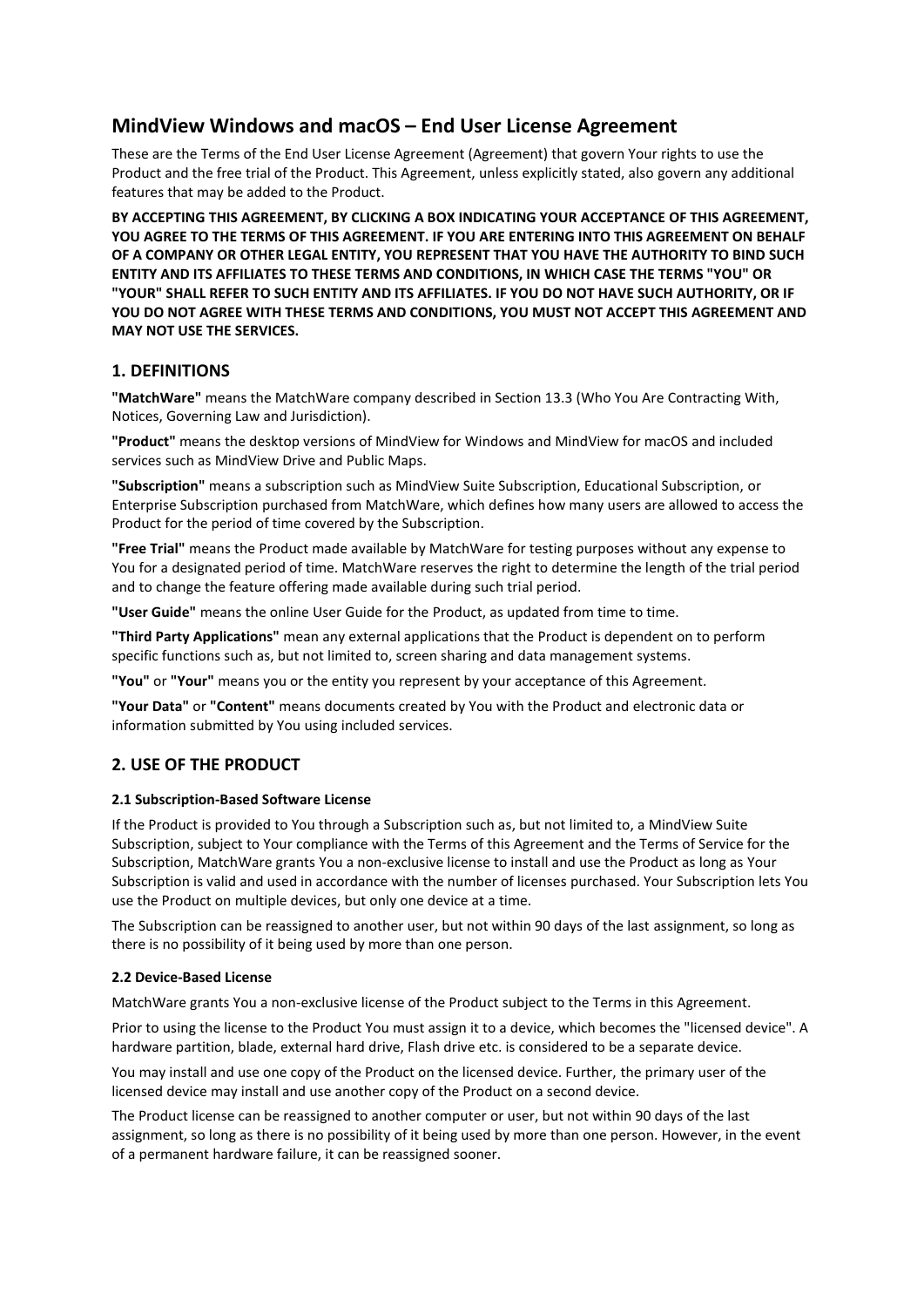When using Remote Desktop technologies You may access and use the Product provided that only the primary user of the device hosting the remote desktop session accesses and uses the Product with a remote access device. You are not permitted to use the Product on both the device hosting the remote desktop session and the access device at the same time.

#### **2.3 Restrictions and Requirements**

- a. You may not rent, lease, loan or license this Product or any copy.
- b. You may not reverse-engineer, disassemble, decompile, modify or create derivative work of this Product.
- c. You may not host or stream the Product. Nor make it available for third parties remotely.
- d. You must ensure that all copyrights, trademarks and other property notices appear on any copy of the Product You make.
- e. You may not install or deploy the Product outside of the country where You purchased the license unless permitted under a volume license program that You have entered with MatchWare. MatchWare may terminate Your license and end Your Subscription if MatchWare determines that You violate this section.
- f. If You have purchased an upgrade version of the Product, it constitutes a single product with the MatchWare Product that You upgraded. For instance, the upgrade and the Product that You upgraded cannot both be available for use by two different persons at the same time and cannot be transferred separately.

#### **2.4 Terminal Server / Non-Activation Keys**

A Terminal Server is a computer allowing other Client computers to run applications on the Terminal Server such as but not limited to a Microsoft Terminal Server and a Citrix Server. If the Product is installed on a Terminal Server You need a license for each user who has access to the Product.

A Named User means a license to 1 individual person. You may add users by paying for a separate license for each user You wish to add. When installing the Product on a server which allows multiple, concurrent users to access and run the Product, You must license (purchase) additional licenses for each named user.

If You are a Government entity or approved organization that has been granted a Non-Activation key that does not require activation You must purchase a license for each named user of the Product.

If You are using a Terminal Server /Non-Activation key then You are required to sign a "Terminal Server Solution and Non-Activation License Key Program Agreement". Please contact MatchWare to enroll.

Upon reasonable notice by MatchWare, MatchWare reserves the right to request an audit of any and all users accessing the Product deployed on a Terminal Server or via a Non-Activation key on a quarterly basis. This number of audited users must be in accordance with the number of licenses purchased by You. You are required to record the number of named users utilizing the Product.

Upon reasonable notice by MatchWare, You shall grant MatchWare, at MatchWare's expense, reasonable access to Your premises, but no more than once per calendar year, for the purpose of conducting an audit of the use of the Product pursuant to the terms of this Agreement. If such audit reveals improper use of the Product by You, then MatchWare shall be entitled to invoice You for such unauthorized use in accordance with MatchWare's standard fees and legal rights at the time of the completion of such audit.

### **3. ACTIVATION**

You must activate Your license to the Product or validate Your Subscription. When activating the Product, or validating a Subscription, certain information about the Product and the device will be sent to MatchWare. By using the Product, You consent to the transmission of this information. Failure to activate the Product, failure to validate a Subscription, or fraudulent and unauthorized use determined by MatchWare may result in reduced functionality of the Product or a termination or suspension of the Subscription.

### **4. OTHER LICENSES**

#### **4.1 Educational Licenses**

Commercial use of Educational Licenses of this Product is prohibited.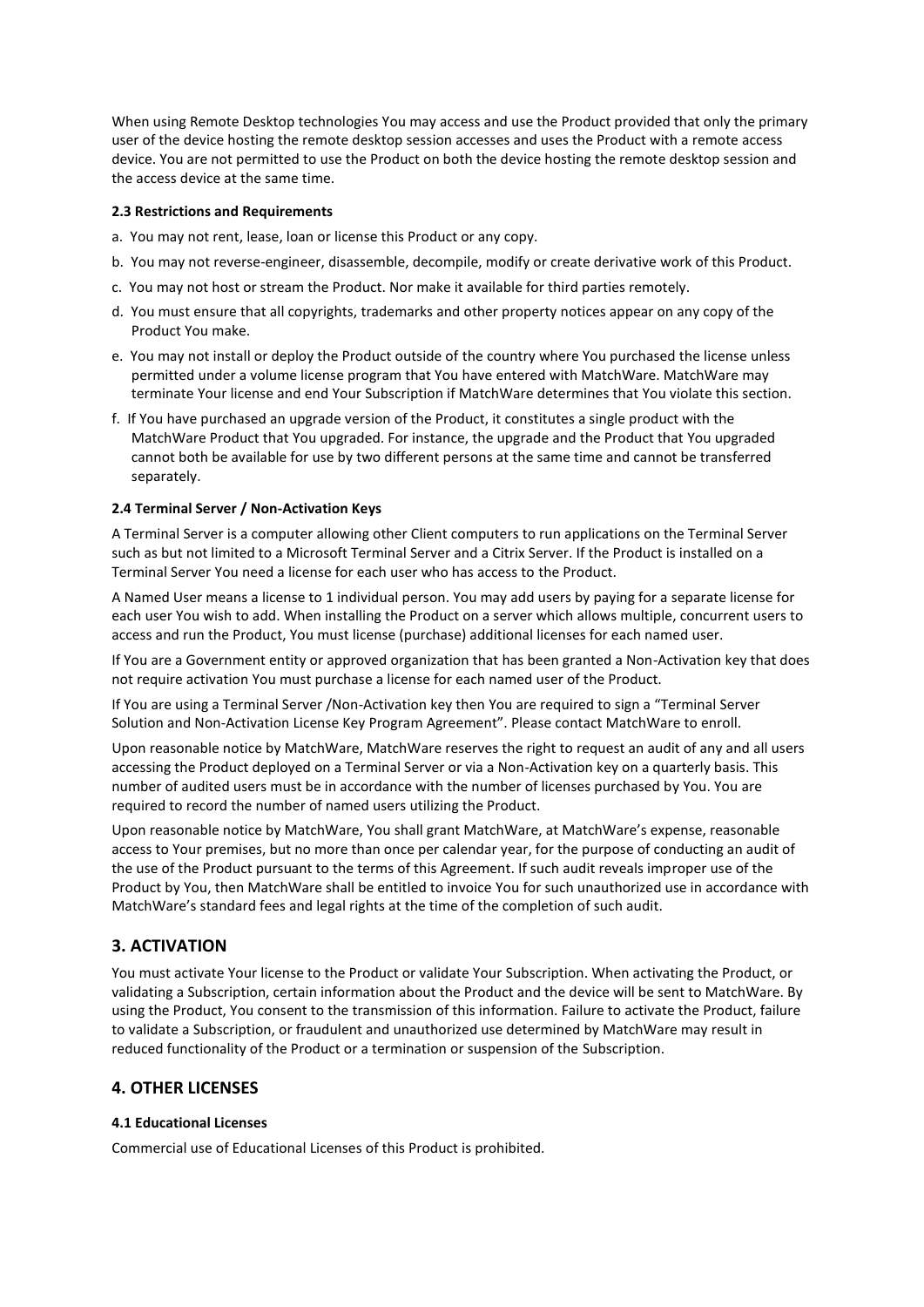Some educational multi-user licenses offer home use rights for teachers (and students). Any additional licenses purchased to facilitate such home use may not be installed or used on the respective educational institution premises, buildings or campus.

If You are enrolled in the Educational Subscription program for the Product, the use of the Product is subject to the Subscription Agreement and this License Agreement.

### **4.2 OEM Versions**

An OEM version is a license of the Product that is distributed with a hardware device by the device manufacturer. An OEM version of the Product is identified as an OEM version either on the cover of the physical media and/or in the main title bar within the Product.

You may transfer all of Your rights to use the OEM version of the Product to another party only with the licensed hardware device, provided that You transfer to that person the entire Product package, physical media, documentation, and this statement, and transfer or destroy all copies in any form. Once You transfer the Product You no longer have any rights to use it. The OEM version of the Product may not be transferred separately without the hardware device.

### **4.3 Not For Resale versions (NFR)**

MatchWare may provide trial versions or demonstration versions of the Product (Not For Resale versions). You may install and use NFR versions for the purpose agreed with MatchWare.

### **5. SPECIFIC SOFTWARE TERMS AND CLIPART**

#### **5.1 MindView Public Maps Library**

When publishing documents to the MindView Public Maps Library, You accept and agree to the Terms of Service to the Public Maps Library [\(https://link.matchware.com/tos\\_publicmaps\)](https://link.matchware.com/tos_publicmaps). You understand and agree that the documents published and shared on the Public Maps Library are viewable for everyone and can be downloaded and used by other users according to the Terms of Service.

#### **5.2 MindView Drive**

When using MindView Drive to save, share, and collaborate on documents, You accept and agree to the Terms of Service to MindView Drive [\(https://link.matchware.com/tos\\_mindviewdrive\)](https://link.matchware.com/tos_mindviewdrive).

#### **5.3 Clipart**

This Product may contain clipart ("Clipart") such as images and icons etc. All intellectual copyright for the Clipart is owned by MatchWare A/S or licensed by MatchWare A/S.

MatchWare grants You a non-exclusive, non-sublicensable right to use the Clipart in documents and websites created with this Product. There is no royalty due for such use to MatchWare. The Clipart may not be sublicensed or made available to any person or entity that does not have a legal license of this Product.

### **6. PRIVACY AND DATA**

In the event that MatchWare is a data processor or sub-data processor of personal data in connection with a Product or the provision of Professional Services, MatchWare treats Your personal data in compliance with applicable laws. For more information, see MatchWare's [Privacy Policy](https://link.matchware.com/privacy_policy) and [Data Security Policy.](https://link.matchware.com/data_security_policy)

## **7. SUPPORT**

MatchWare will provide online support (Level 1) for the Product at no additional charge.

To access the FAQ: <https://faq.matchware.com/en/>

Submit questions under the "Contact" tab.

Phone support (Level 1) is provided for technical issues (including Product defects), but not custom configurations, operational inquiries or general use. Phone support can be obtained at these offices during normal business hours:

MatchWare US: 1-800-880-2810, 9am to 6pm EST

MatchWare UK: +44 208 940 9700, 9am to 6pm GMT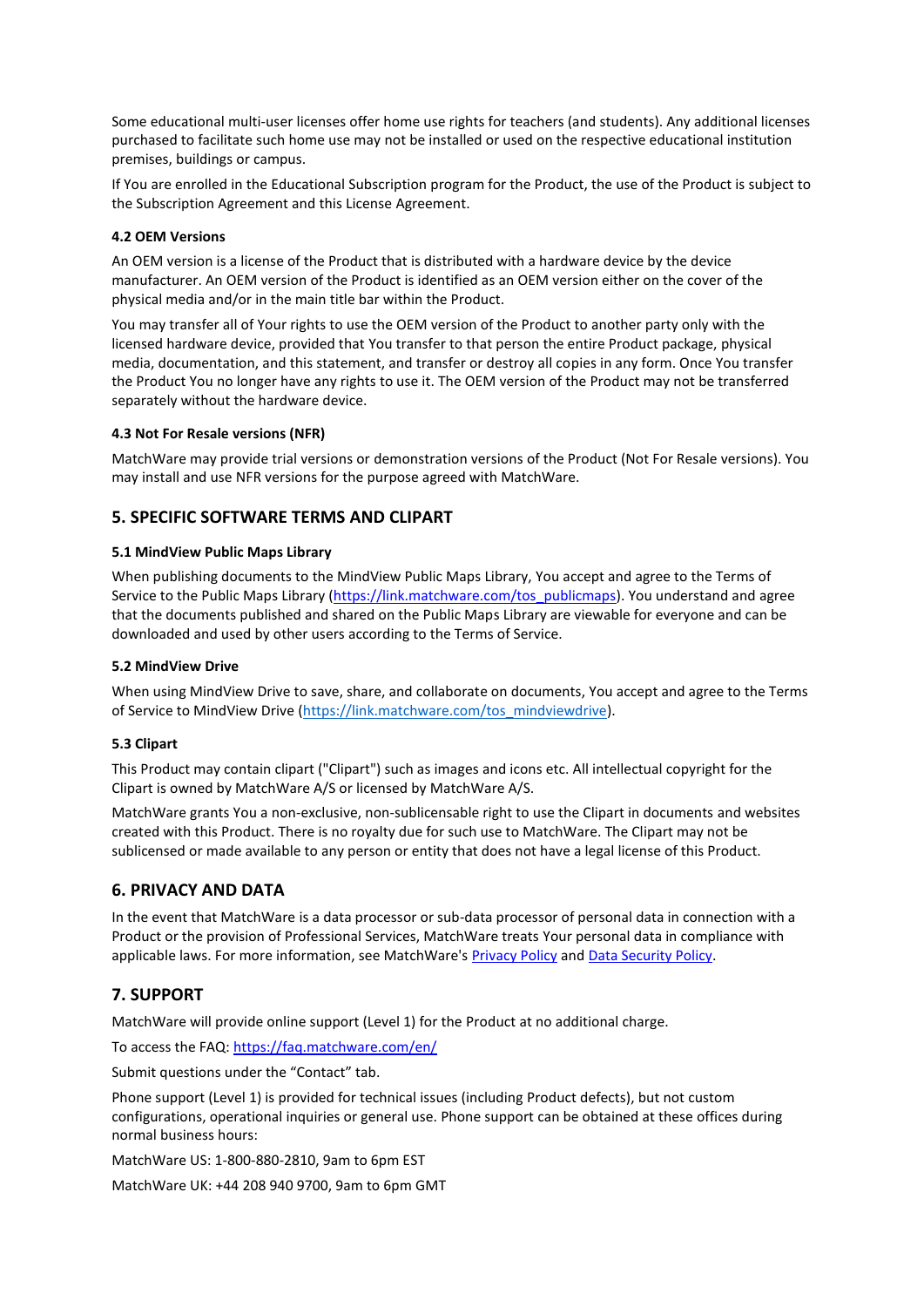MatchWare France: (0)810000172, 9am to 6pm GMT+1

MatchWare Germany: 040 543764, 9am to 6pm GMT+1

MatchWare DK: +4586208820, 9am to 5pm GMT+1

For Level 2 and 3 support, which includes custom configuration, operational inquiries, general use and training, You must purchase Support Packages.

MatchWare will use its best efforts to recreate and resolve defects with respects to the Product. However, You might be asked to validate Your issues in an isolated environment in order to proceed with a resolution. If MatchWare needs to access Your Data, You must provide MatchWare written consent and acceptance therefore.

Support is available in English, French, German, and Danish.

Business hours and languages supported are subject to change by MatchWare at any given time as long as the support level is not reduced.

## **8. INTELLECTUAL PROPERTY RIGHTS**

MatchWare A/S or its affiliates own all intellectual property rights in and to the Product and the accompanying user documentation (including all enhancements, additions, modifications, or material alterations thereto and copies thereof). You acknowledge and agree that nothing in this Agreement shall, or shall be construed to, grant You any rights to patents, copyrights, trade secrets, trade names, trademarks, or service marks within, in, or associated with MatchWare or the Product, whether registered or unregistered. MatchWare A/S retains all rights not expressly granted.

### **8.1 Suggestions**

MatchWare will have worldwide, irrevocable, royalty-free, perpetual license to use, develop and include in the Product any suggestions, recommendations or improvement requests or feedback from You, including users, to the Product.

## **9. CONFIDENTIALITY**

### **9.1 Definition of Confidential Information**

"Confidential Information" means information of value to the owner of such information, not generally known to the public, and treated as confidential. Confidential Information shall include Your Data, MatchWare Confidential Information shall include the Product, and Confidential Information may include Terms in this Agreement. For the avoidance of doubt, Confidential Information includes all proprietary software, documentation, and business information, including, but not limited to, software applications, software application releases, licensing, pricing, techniques, algorithms, processes, financial information, sales and marketing information.

However, Confidential Information (other than Your Data) does not include information that: (a) is publicly available prior to or at the time of disclosure, or later becomes publicly available through no act of the Receiving Party; (b) was, prior to disclosure hereunder, rightfully known to the Receiving Party (other than in connection with this Agreement) without confidentiality restriction; (c) is developed by the Receiving Party independently of any of the Confidential Information received in confidence from Disclosing Party, as evidenced by the Receiving Party's written records; or (d) is rightfully received by the Receiving Party from a third party without restriction and without breach of any obligations of confidentiality running to the Disclosing Party.

Each party acknowledges that, as a result of this Agreement, it may gain access to certain Confidential Information of the other party. For purposes of this Agreement, the party disclosing Confidential Information is considered the "Disclosing Party", and the party receiving such Confidential Information is considered the "Receiving Party".

During the term of this Agreement and for a period of five (5) years thereafter, each Receiving Party agrees:

a. To hold the Disclosing Party's Confidential Information in strict confidence, using the same degree of (but no less than reasonable) care and protection that it exercises with its own Confidential Information of a similar nature;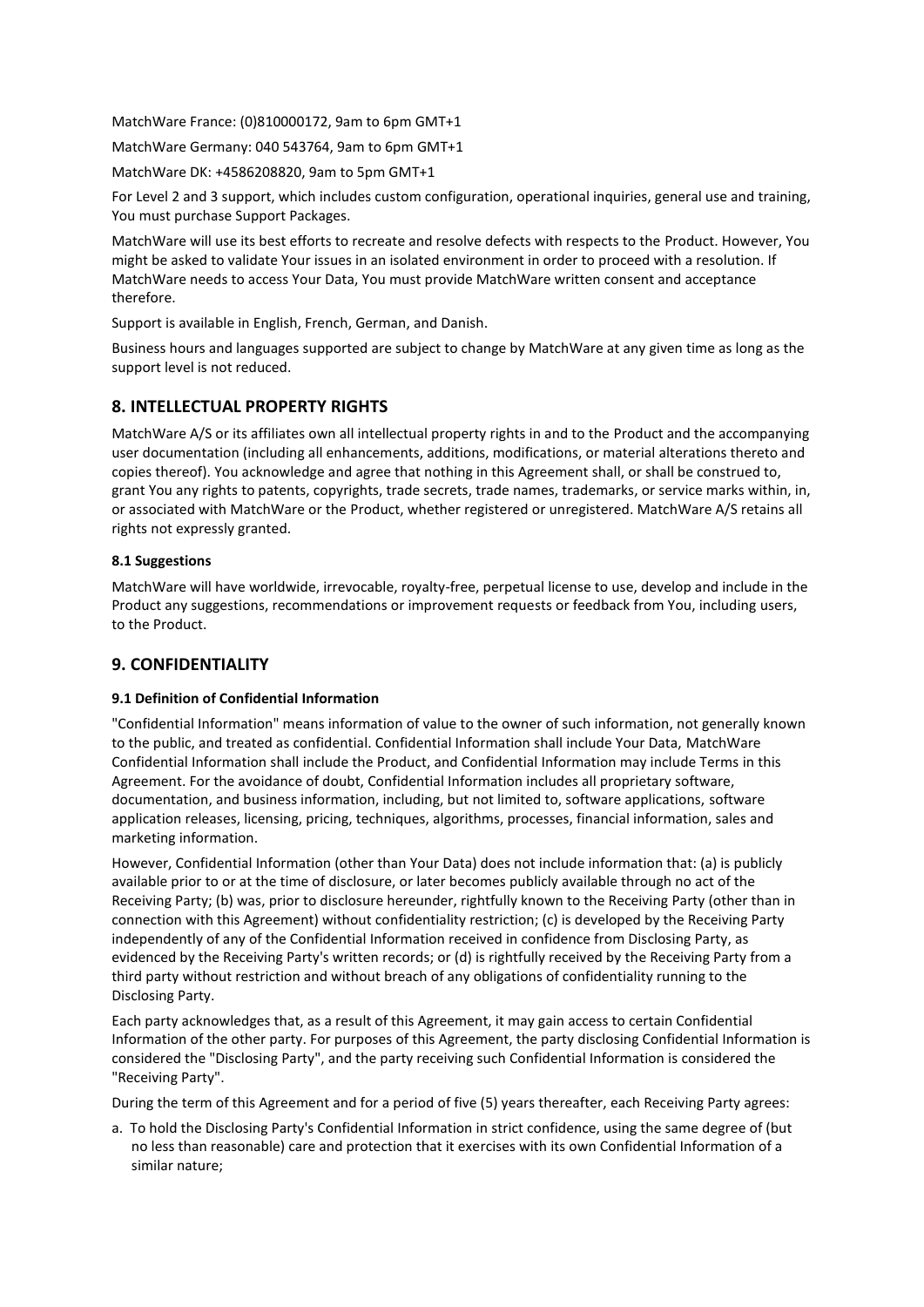- b. Not to reproduce, reverse engineer, decompile, or disassemble the Confidential Information by any means or for any purpose;
- c. Not to directly or indirectly disclose, distribute, or otherwise make available any Confidential Information of the Disclosing Party to a third party;
- d. Not to copy or use Disclosing Party's Confidential Information for any purpose other than as necessary to fulfill Receiving Party's obligations or exercise its rights under this Agreement;
- e. To disclose the other party's Confidential Information only to its employees with a need to know in order to fulfill such party's obligations hereunder and who have been informed of and have agreed to abide by the provisions of this Agreement; and
- f. To disclose Confidential Information of the Disclosing Party to the extent that such disclosure is approved in writing by the Disclosing Party or is required by law or by the order of a court or similar judicial or administrative body, provided that the Receiving Party notifies the Disclosing Party of such required disclosure promptly and in writing and cooperates with the Disclosing Party, at the Disclosing Party's reasonable request and expense, in any lawful action to contest or limit the scope of such required disclosure.

## **10. WARRANTIES AND DISCLAIMERS**

### **10.1 Warranties**

YOU AGREE TO AND UNDERSTAND THAT EXCEPT AS SUCH DISCLAIMER MAY BE LIMITED BY APPLICABLE LAW OR AS OTHERWISE SET FORTH HEREIN:

- 1. MATCHWARE EXPRESSLY DISCLAIMS ALL WARRANTIES OF ANY KIND, WHETHER EXPRESS OR IMPLIED, INCLUDING, WITHOUT LIMITATION, THE IMPLIED WARRANTIES OF MERCHANTABILITY, FITNESS FOR A PARTICULAR PURPOSE AND NON-INFRINGEMENT;
- 2. MATCHWARE MAKES NO WARRANTY WITH RESPECT TO PERFORMANCE, SECURITY, CAPABILITY, CURRENTNESS, OR THAT THE PRODUCT WILL MEET YOUR REQUIREMENTS;
- 3. MATCHWARE MAKES NO WARRANTY THAT THE PRODUCT WILL BE ERROR-FREE, SECURE AND UNINTERRUPTED, NOR THAT ERRORS WILL BE CORRECTED;
- 4. MATCHWARE MAKES NO WARRANTY FOR UNAUTHORIZED USE OF THE PRODUCT. USE OF THE PRODUCT IS AT YOUR OWN DISCRETION AND RISK, AND YOU WILL BE SOLELY RESPONSIBLE FOR ANY RISK.

## **11. LIMITATION OF LIABILITY**

The entire and exclusive liability and remedy for breach of the foregoing limited warranty shall be limited to the amount You paid for the Product. In no event shall either party be liable to the other party for any special, indirect, consequential, exemplary, punitive, incidental, or similar damages, including but not limited to, loss of profit, data, or use of the Product, even if MatchWare has been advised of the possibility of such damages. MatchWare makes no representation or warranty that the Product or documentation are "error free" or meet any of the Users particular standards, requirements, or needs. In no event shall MatchWare's liability exceed the amount paid by You for the Product. To the extent that applicable law does not allow the exclusion or limitation of implied warranties or limitation of liability for incidental or consequential damages the above limitation or exclusion may not apply to You.

### **12. MUTUAL INDEMNIFICATION**

#### **12.1 Indemnification by MatchWare**

MatchWare will, at its expense, indemnify, defend and hold You harmless against any and all action brought against You to the extent that it is based on a claim that the Product or any part thereof or any MatchWare trademark used in relation thereto, when used within the scope of this Agreement, infringes any trademark, copyright, trade secret, patent or other intellectual property right, and MatchWare will pay any costs, damages and/or attorneys' fees awarded against You in such action or payable pursuant to a settlement agreed to by MatchWare. The foregoing obligation shall be subject to You notifying MatchWare promptly in writing of the claim, giving MatchWare the exclusive control of the defense and settlement thereof, and providing all reasonable assistance in connection therewith.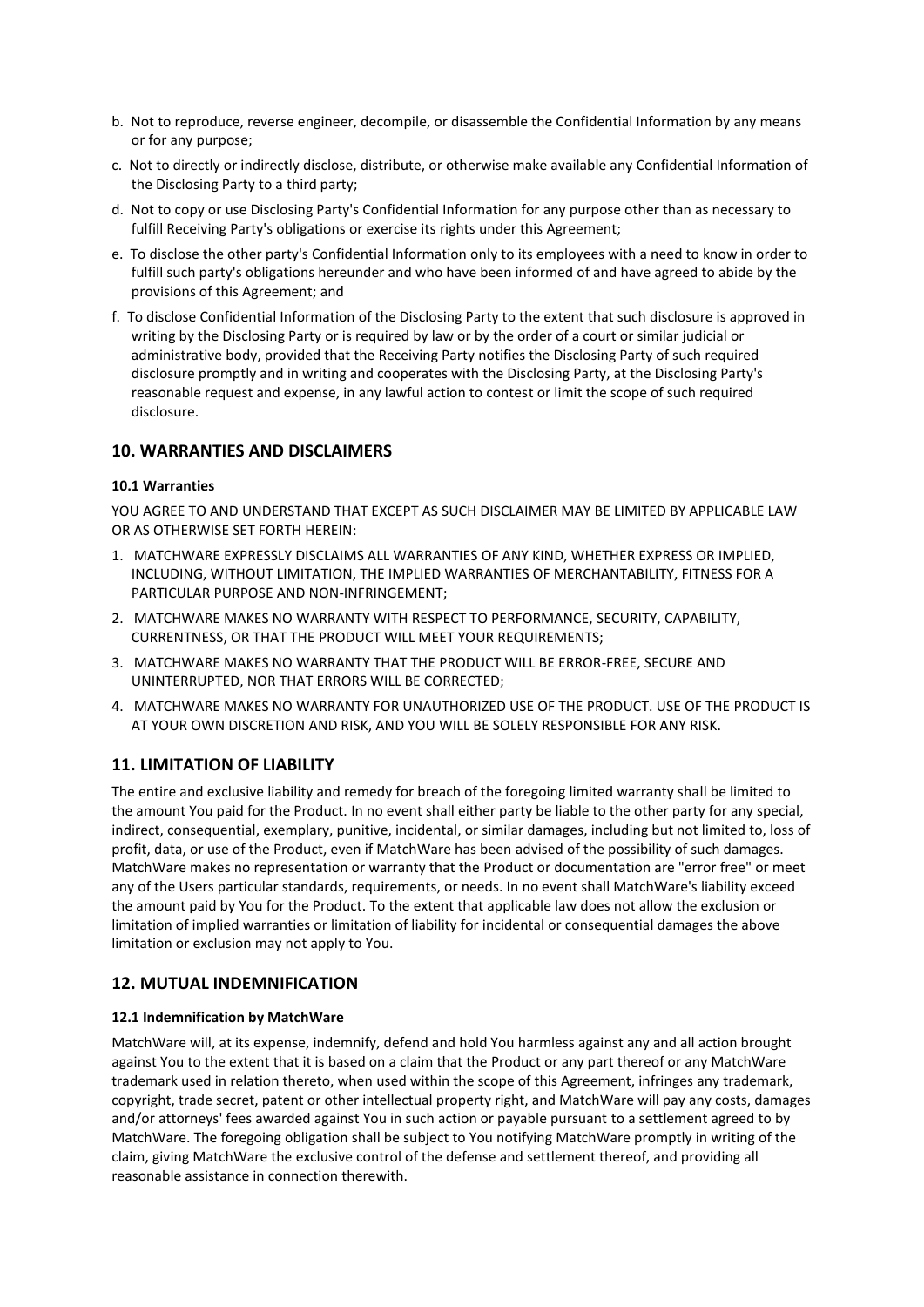### **12.2 Indemnification by You**

You will, at Your expense, indemnify, defend and hold MatchWare harmless against any and all action brought against MatchWare by a third party alleging that (i) Your Data or MatchWare's transmission or hosting thereof infringes or violates the rights of the third party (ii) Your Data and transmission of Your Data infringes or violates the rights of the third party (iii) Your use of the Product infringes or violates the rights of the third party (iv) Your use of the Product failed to comply with applicable laws, rules or regulations in its performance of this Agreement. You will pay any costs, damages and/or attorneys' fees awarded against MatchWare in such action, or any amounts paid by MatchWare under a court-approved settlement thereof, provided that MatchWare promptly give You written notification of the action and give You sole control of the defense and settlement of the claim against MatchWare.

## **13. GENERAL TERMS**

### **13.1 Entire Agreement**

This Agreement sets forth the entire agreement and understanding of the parties relating to the subject matter herein and supersedes all prior discussions between them. No modification of or amendment to this Agreement, nor any waiver of any rights under this Agreement, shall be effective unless in writing signed by both parties.

Neither this Agreement nor any of the rights, interests or obligations of either party shall be assigned or transferred by either party without the prior written consent of the other party, provided, however, that either party may assign this Agreement pursuant to a merger, acquisition, or similar transaction. All of the terms and conditions of this Agreement shall be binding upon, inure to the benefit of, and be enforceable by the respective successors and any permitted assigns of the parties.

### **13.2 Notices**

Notices under this Agreement shall be sufficient only if personally delivered, delivered by a major commercial rapid delivery courier service, delivered by facsimile transmission confirmed by first class mail, or mailed by certified or registered mail, return receipt requested, to a party at its address set forth herein or as amended by notice pursuant to this subsection. If not received sooner, notice by mail shall be deemed received seven (7) days after deposit. Who You should direct notices to depends on where You are domiciled, see Section 13.3.

#### **13.3 Governing Law and Who You Are Contracting With**

Who You are contracting with depends on where You are domiciled along with the Governing Law and Jurisdiction:

| Domiciled in:                                                 | <b>MatchWare Entity</b>                                                   | <b>Notices sent to:</b>                      | <b>Governing Law</b>                                 |
|---------------------------------------------------------------|---------------------------------------------------------------------------|----------------------------------------------|------------------------------------------------------|
| North, South or Central America,<br>Australia and New Zealand | MatchWare Inc.<br>311 S. Brevard Ave.<br>Tampa, FL 33606<br>USA           | Legal Department<br>Fax: +1-813-254-<br>6654 | Florida and controlling United<br>States Federal Law |
| Scandinavia                                                   | MatchWare A/S<br>P. Hiort-Lorenzens<br>Vej 2A<br>8000 Aarhus C<br>Denmark | Legal Department<br>Fax: +4587303501         | Danish Law                                           |
| Germany, Austria, Switzerland                                 | MatchWare GmbH<br>Anckelmannsplatz 1<br>20537 Hamburg<br>Deutschland      | Legal Department<br>Fax: +4940543789         | German Law                                           |